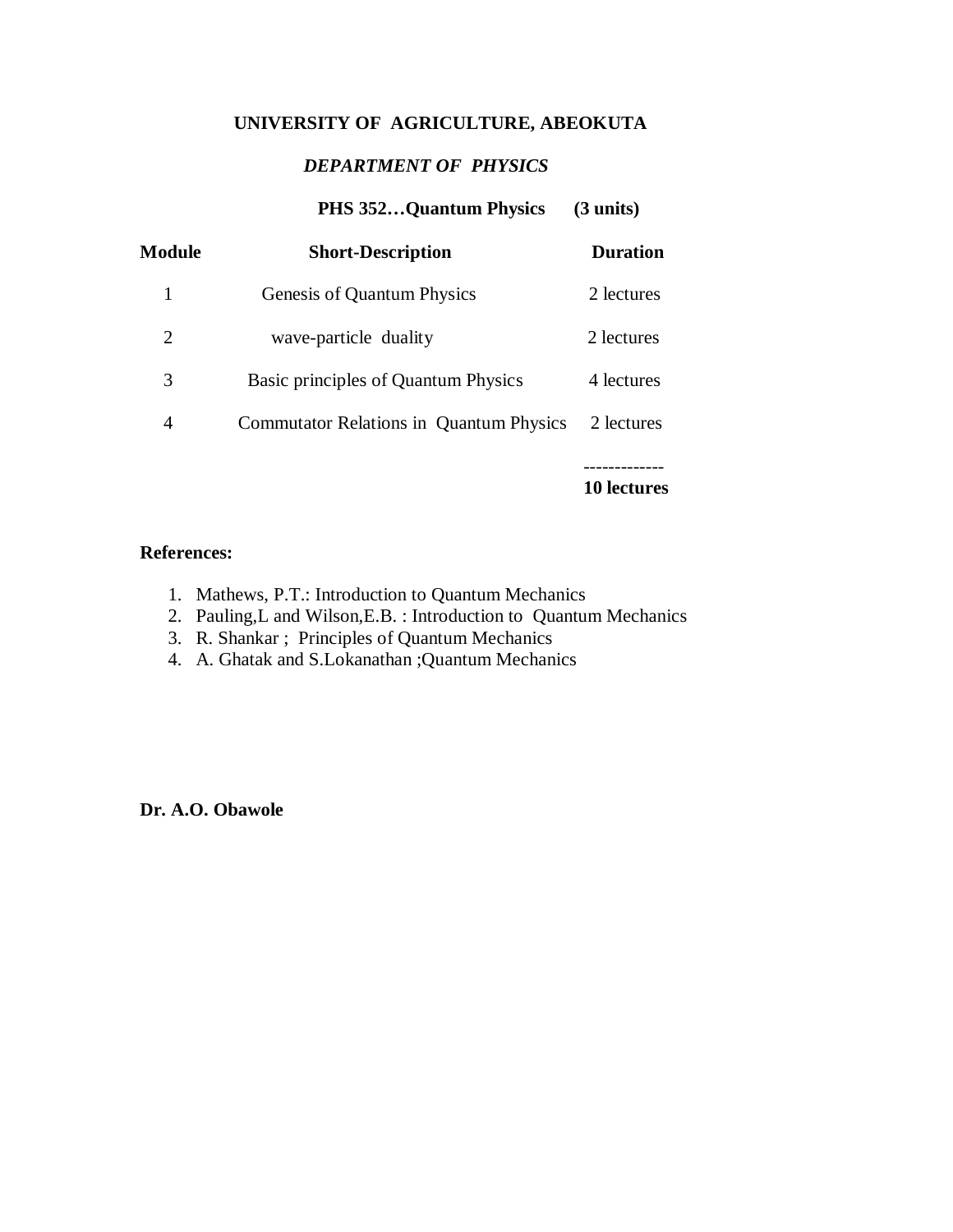### **Module 1**(Genesis of Quantum Physics) ( 2 lectures)

### **1.1 Genesis of Quantum Physics**

Brief description of experiments and theories of Quantum Physics summarized as follows**:**

- (a) Blackbody radiation….Planck
- (b) The photoelectric effect…Einstein
- (c) Quantum theory of atomic states…Bohr
- (d) The Davisson-Germer experiment…de Broglie hypothesis
- (e) The uncertainty principle….Heisenberg
- (f) Probability waves..Born
- (g) wave equation…Schrodinger
- (h) Exclusion principle…Pauli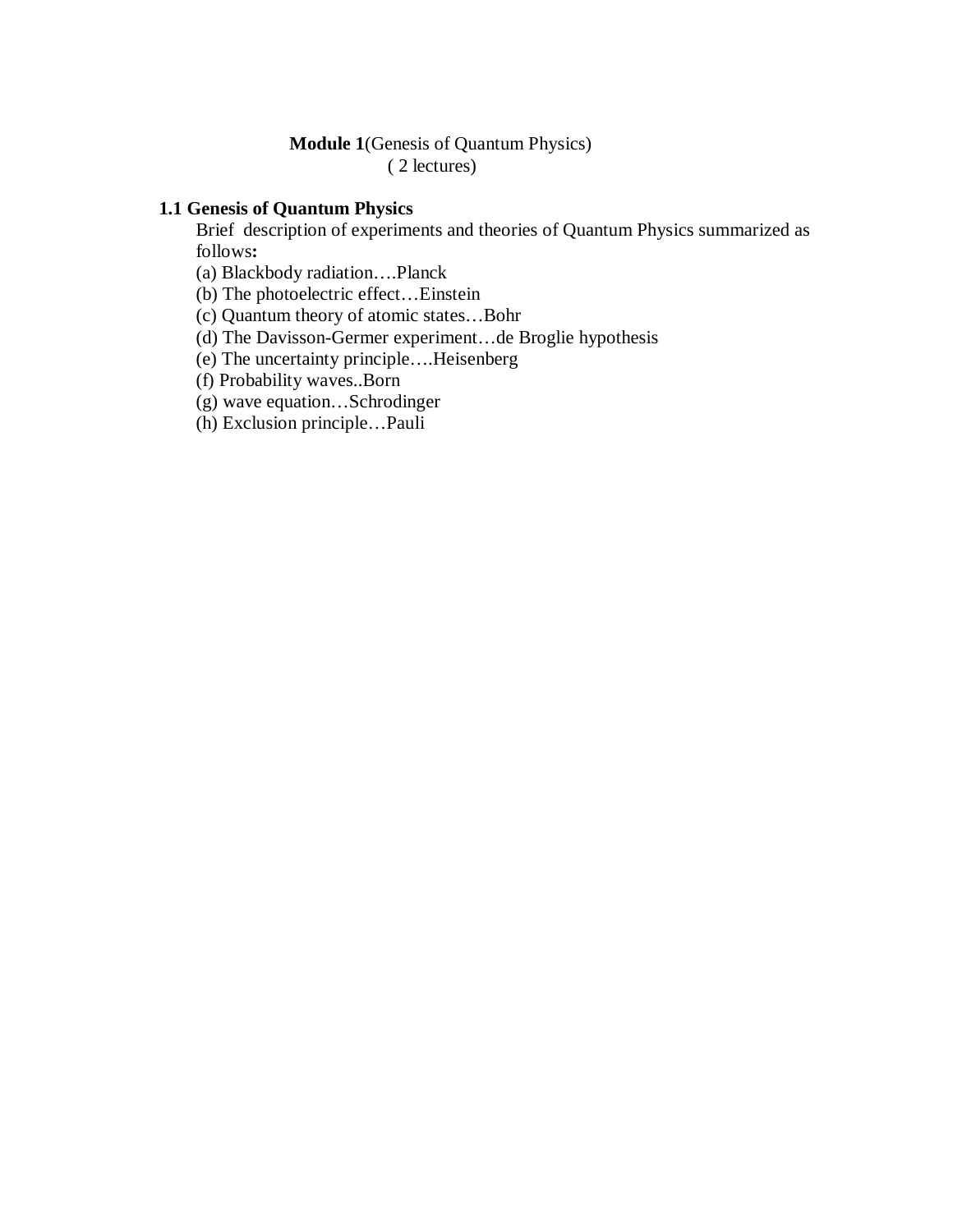### **Module 2**(Wave-Particle Duality) ( 2 lectures)

## **2.1 Wave-particle duality of electromagnetic radiation**

(a) Particle characteristics to explain:

(i) photoelectric effect,

- (ii) Compton scattering
- (b) Wave characteristics to explain:

(i) Interference

(ii) diffraction experiments.

## **2.2 Wave-particle duality of matter**

De-Broglie hypothesis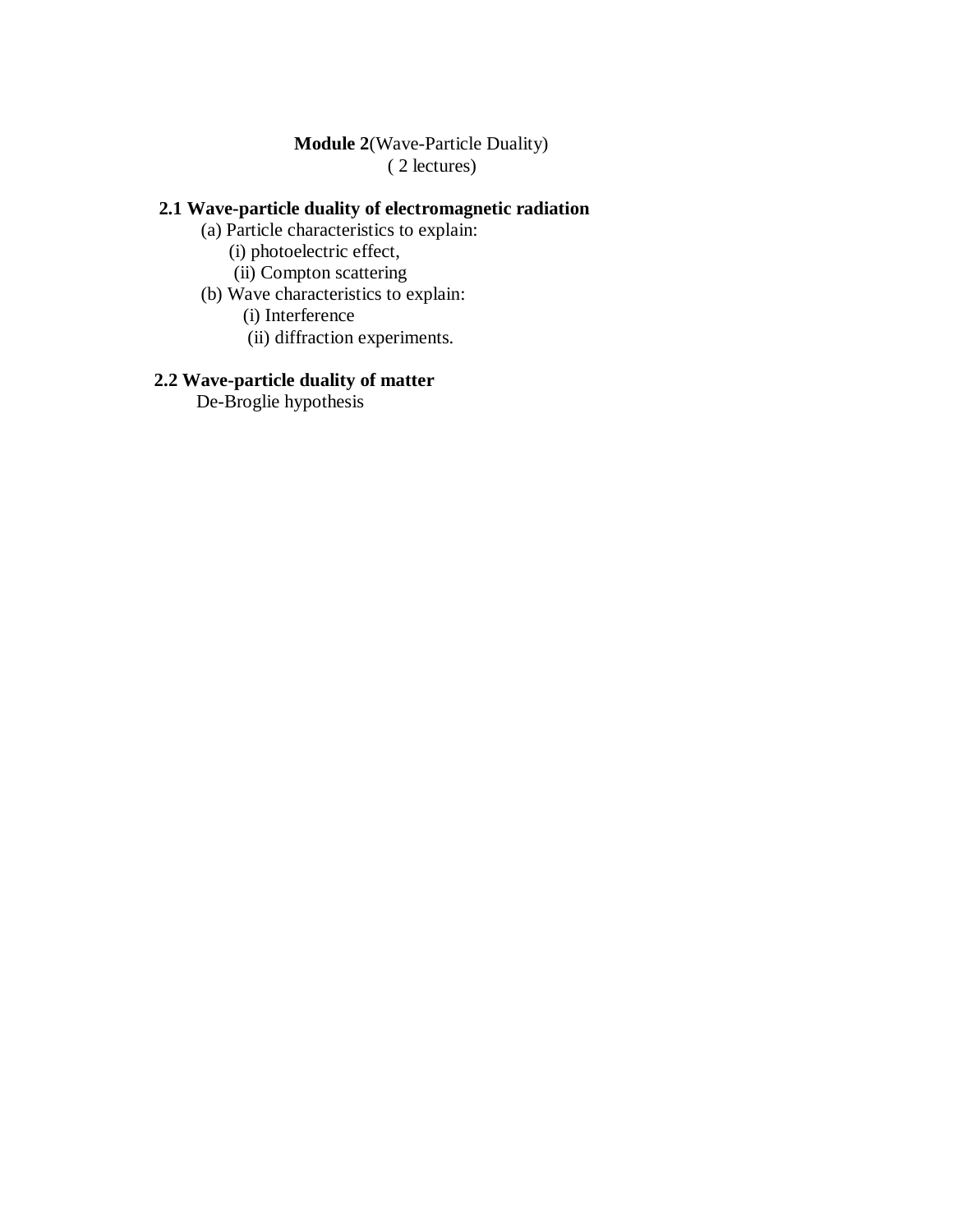### **Module 3**(Basic principles of Quantum Physics) ( 4 lectures)

#### **3.1 Basic Principles of Quantum Physics**

There are 4 basic princples of Quantum Physics summarized as follows**:**

- *(1)* Observables and operators
- *(2)* Measurement in Quantum Physics
- *(3)* The state function and expectation values
- *(4)* Time development of the state function

### **Tutorial 1**

**1**. Consider the operators  $\hat{D}, \hat{i}, \hat{B}, \hat{P}, \hat{\Theta}$  defined below as :

$$
\hat{D}\psi(x) = \frac{\partial}{\partial x}, \hat{I}\psi(x) = \psi(x), \hat{B}\psi(x) = \frac{1}{3}\psi(x), \hat{P}\psi(x) = 3\psi^2 - 2\psi, \hat{\Theta}(x) = 0
$$

For each of the operators listed above, construct the square, that is  $\hat{D}^2$ .

- **2**. Let X be the one-dimensional position operator,  $X\psi = x\psi$ , and let D be the derivative operator:  $D\psi = \frac{d\psi}{dx}$ . Calculate DX
	- **3.** The state  $\psi(x)$  of a system of electrons of mass m in 1-D is given by

 $\psi(x) = Ae^{-2\pi x^2}$ .

- (a) Normalize to determine the value of A.
- (b) What is the normalized state function?
- (c) Calculate the average energy of the electrons in this normalized state.
- **4.** The **Dirac delta** function  $\delta(x-a)$  may be accurately expressed as an eigenfunction of  $\hat{x}$  in the coordinate representation.

Evaluate the following: (i)  $\int dx \delta(x-2)$  (ii)  $\int dx(x-4)\delta(x+3)$ (iii)  $\int dx (\log_{10} x) \delta(x-0.01)$  (iv)  $\int dx (e^{x+2}) \delta(x+2)$  $(v)$ ∞  $+2e^{ix}$ ]( $\delta(x-\pi)+$  $\mathbf{0}$  $dx[\cos(3x) + 2e^{ix}](\delta(x-\pi) + \delta(x))$ 

- **5**. Consider a free particle moving in 1-D space such that the states are given by  $\phi_1(x) = Ae^{-ikx}$  and  $\phi_2(x) = B \cos kx$ , where A,B and k are constants.
	- (a) What **momentum** is associated with the particle when in state  $\phi_1(x)$ ?
- (b) What **energy** is associated with the particle when in state  $\phi_1(x)$ ?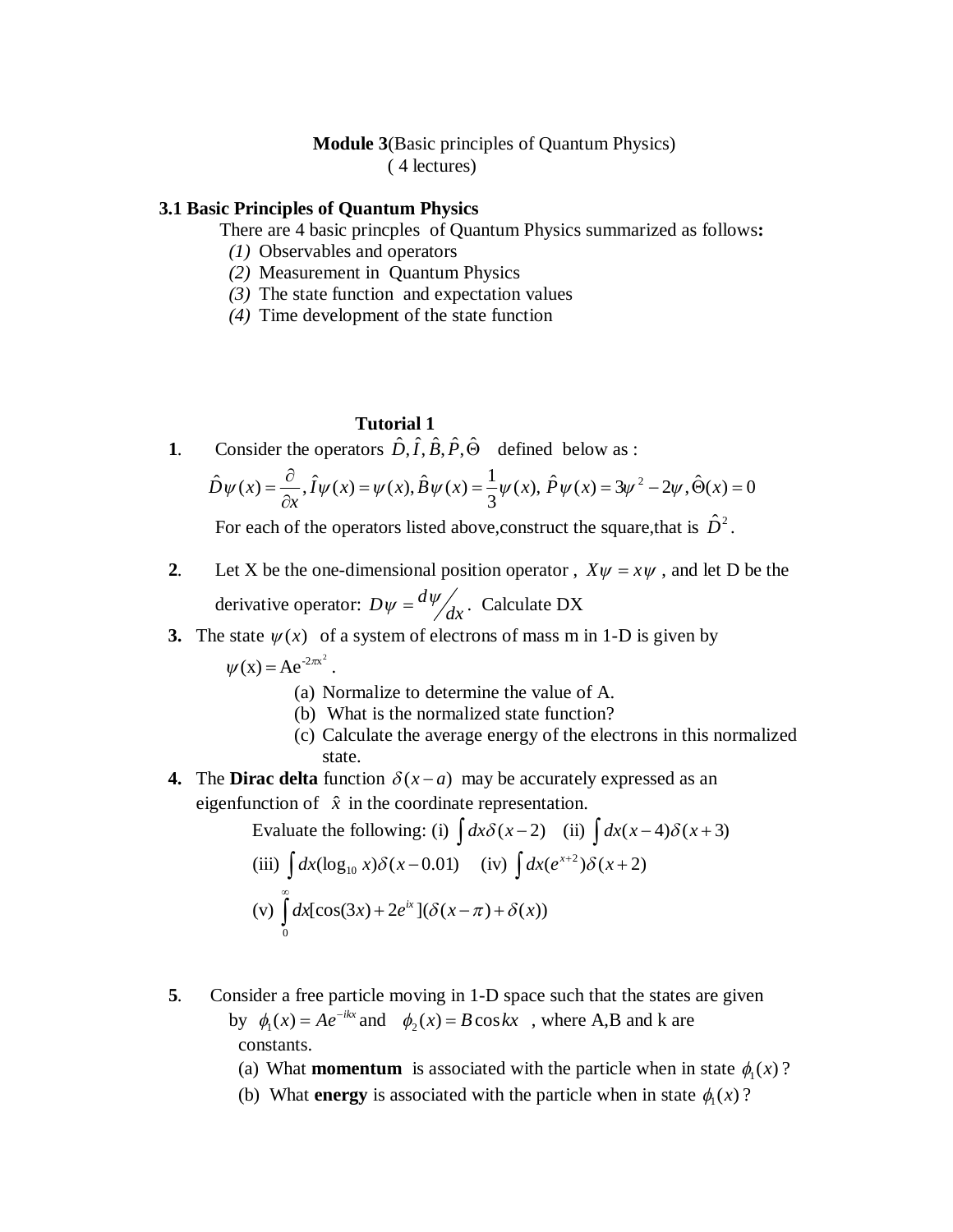- (c) What **momentum** is associated with the particle when in state  $\phi_2(x)$ ?
- (d) What **energy** is associated with the particle when in state  $\phi_2(x)$ ?
- (e) How do the states  $\phi_1(x)$  and  $\phi_2(x)$  differ with regard to measurements of **momentum** and **energy**?

**6**. The time-dependent state  $\psi(x,t)$  of a 1-D system is given by:

 $\psi(x,t) = e^{i\beta t} (A \sin \alpha x + B i \cos \alpha x)$ .

If the potential energy is given by  $V_0$ ,

- (a) determine whether  $\psi(x,t)$  is an energy eigenfunction. **(5 marks)**
- (b) If so, calculate the measurable energy value in terms of  $\alpha$ . (10 marks)
- (c) What is the measurable energy value in terms of  $\beta$  ? (10 marks)